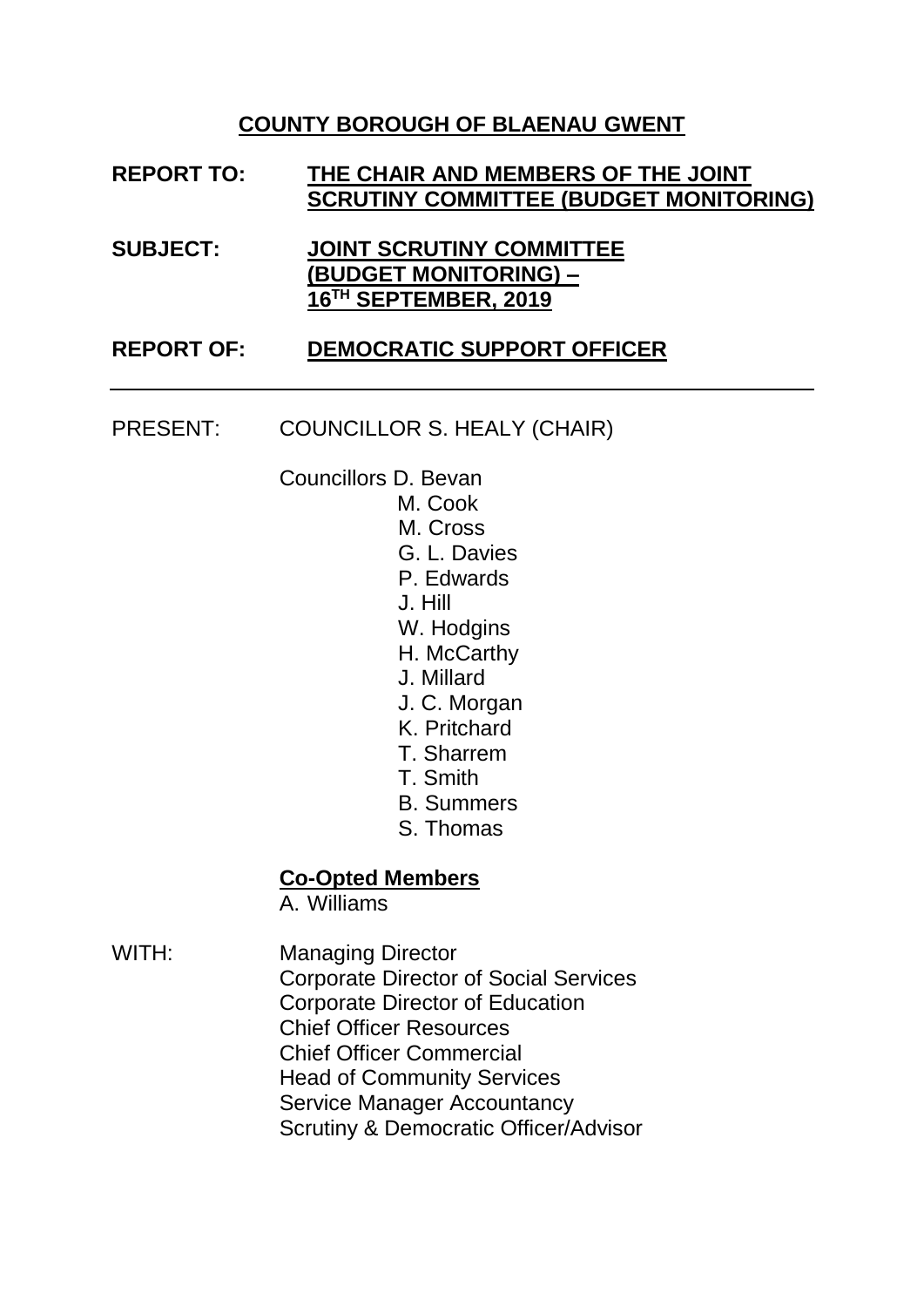| <b>ITEM</b>  | <b>SUBJECT</b>                                                                                                                                                                                                                                                                                                      |  |  |  |  |  |
|--------------|---------------------------------------------------------------------------------------------------------------------------------------------------------------------------------------------------------------------------------------------------------------------------------------------------------------------|--|--|--|--|--|
| <b>No. 1</b> | <b>SIMULTANEOUS TRANSLATION</b>                                                                                                                                                                                                                                                                                     |  |  |  |  |  |
|              | It was noted that no requests had been received for the<br>simultaneous translation service.                                                                                                                                                                                                                        |  |  |  |  |  |
| <b>No. 2</b> | <b>APOLOGIES</b>                                                                                                                                                                                                                                                                                                    |  |  |  |  |  |
|              | Apologies for absence were received from: -                                                                                                                                                                                                                                                                         |  |  |  |  |  |
|              | Councillors M. Day, L. Elias, J. Holt, C. Meredith,<br>L. Parsons, G. Paulsen, K. Rowson, H. Trollope, J. Wilkins,<br>D. Wilkshire, B. Willis, L. Winnett                                                                                                                                                           |  |  |  |  |  |
|              | <b>Co-opted Member</b><br>Mr. T. Baxter                                                                                                                                                                                                                                                                             |  |  |  |  |  |
| <b>No. 3</b> | <b>DECLARATIONS OF INTERESTS AND</b><br><b>DISPENSATIONS</b>                                                                                                                                                                                                                                                        |  |  |  |  |  |
|              | Councillors W. Hodgins and P. Edwards declared an<br>interest in the following item:-                                                                                                                                                                                                                               |  |  |  |  |  |
|              | Item No. 10 - Revenue Budget Monitoring - 2019/2020,<br>Forecast Outturn to 31 March 2020 (as at 30 <sup>th</sup> June 2019).                                                                                                                                                                                       |  |  |  |  |  |
| No. 4.       | <b>JOINT SCRUTINY COMMITTEE (BUDGET MONITORING)</b>                                                                                                                                                                                                                                                                 |  |  |  |  |  |
|              | The Minutes of the Joint Scrutiny Committee meeting held<br>on 6 <sup>th</sup> February, 2019 were submitted, whereupon:-                                                                                                                                                                                           |  |  |  |  |  |
|              | <u>Item 4 – Revenue Budget 2019/20</u>                                                                                                                                                                                                                                                                              |  |  |  |  |  |
|              | A Member commented that in relation to schools he and<br>another Member spoke in support of schools to provide a<br>balanced view and he felt this was not accurately reflected<br>in the Minutes. The Member referred to page 19 Individual<br>School Budgets (ISB) and said this was also not a balanced<br>view. |  |  |  |  |  |
|              | The Committee AGREED, subject to the foregoing, that the<br>Minutes be accepted as a true record of proceedings.                                                                                                                                                                                                    |  |  |  |  |  |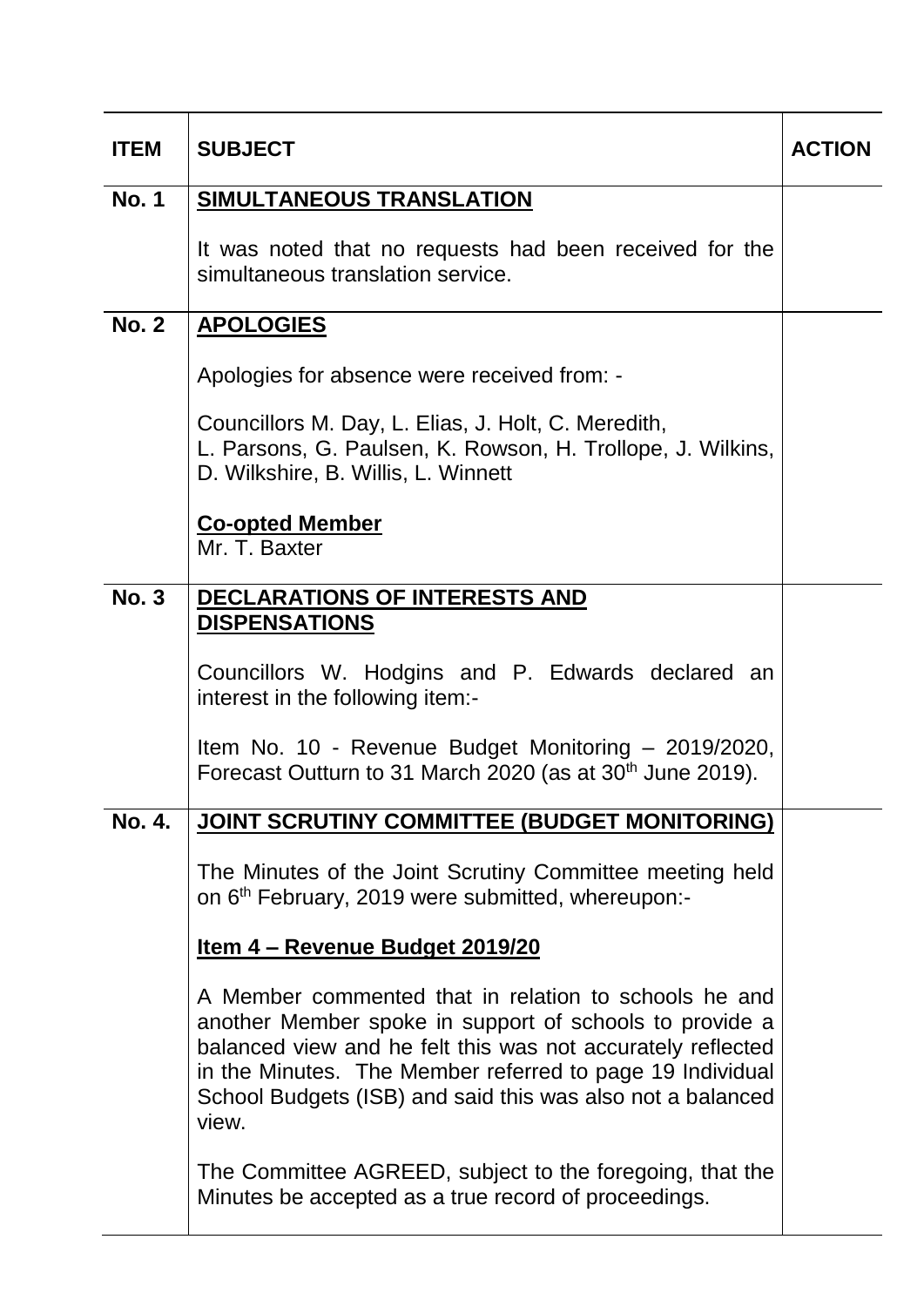| <b>No. 5</b> | <b>ACTION SHEET - 6TH FEBRUARY, 2019</b>                                                                                                                                                                                                                                                                                                                                                                                                |                                          |  |  |  |  |
|--------------|-----------------------------------------------------------------------------------------------------------------------------------------------------------------------------------------------------------------------------------------------------------------------------------------------------------------------------------------------------------------------------------------------------------------------------------------|------------------------------------------|--|--|--|--|
|              | The action sheet arising from the meeting of the Joint<br>Scrutiny Committee (Budget Monitoring) held on<br>6 <sup>th</sup><br>February, 2019 was considered, whereupon:-                                                                                                                                                                                                                                                               |                                          |  |  |  |  |
|              | Item 5 - Revenue Budget 2019/20                                                                                                                                                                                                                                                                                                                                                                                                         |                                          |  |  |  |  |
|              | A Member referred to the full cost recovery of premises<br>related costs for occupancy of Town and Community<br>Councils and requested a breakdown of the full cost<br>recovery be provided.                                                                                                                                                                                                                                            |                                          |  |  |  |  |
|              | A Member commented that budget setting discussions<br>would shortly be taking place for 2020/21 and enquired if<br>the Council paid at a higher rate for its utility costs. The<br>Chief Officer Resources said that a 20% increase in utility<br>costs had been built into the budget process for 2019/20<br>and she would enquire if the Council paid any penalties in<br>relation to its utility costs and report back to Committee. | Chief<br><b>Officer</b><br>Resourc<br>es |  |  |  |  |
|              | The Committee AGREED, subject to the foregoing, that the<br>Action Sheet be noted.                                                                                                                                                                                                                                                                                                                                                      |                                          |  |  |  |  |
| <b>No. 6</b> | <b>JOINT SCRUTINY COMMITTEE (BUDGET MONITORING)</b>                                                                                                                                                                                                                                                                                                                                                                                     |                                          |  |  |  |  |
|              | The Minutes of the Joint Scrutiny Committee meeting held<br>on 11th February, 2019 were submitted.                                                                                                                                                                                                                                                                                                                                      |                                          |  |  |  |  |
|              | The Committee AGREED that the Minutes be accepted as<br>a true record of proceedings.                                                                                                                                                                                                                                                                                                                                                   |                                          |  |  |  |  |
| <b>No. 7</b> | ACTION SHEET - 11 <sup>TH</sup> FEBRUARY, 2019                                                                                                                                                                                                                                                                                                                                                                                          |                                          |  |  |  |  |
|              | The Action Sheet arising from the meeting of the Joint<br>Scrutiny Committee (Budget Monitoring) held on 11th<br>February, 2019 was considered, whereupon:-                                                                                                                                                                                                                                                                             |                                          |  |  |  |  |
|              | <u>Item 7 - Revenue Budget Monitoring 2018/19, Forecast</u><br>to 31 <sup>st</sup> March 2019                                                                                                                                                                                                                                                                                                                                           |                                          |  |  |  |  |
|              | In response to a Member's question regarding the Splash<br>Park, the Director of Social Services said that a report had<br>been prepared and presented to the Environment,<br>Regeneration & Economic Development<br>Scrutiny                                                                                                                                                                                                           |                                          |  |  |  |  |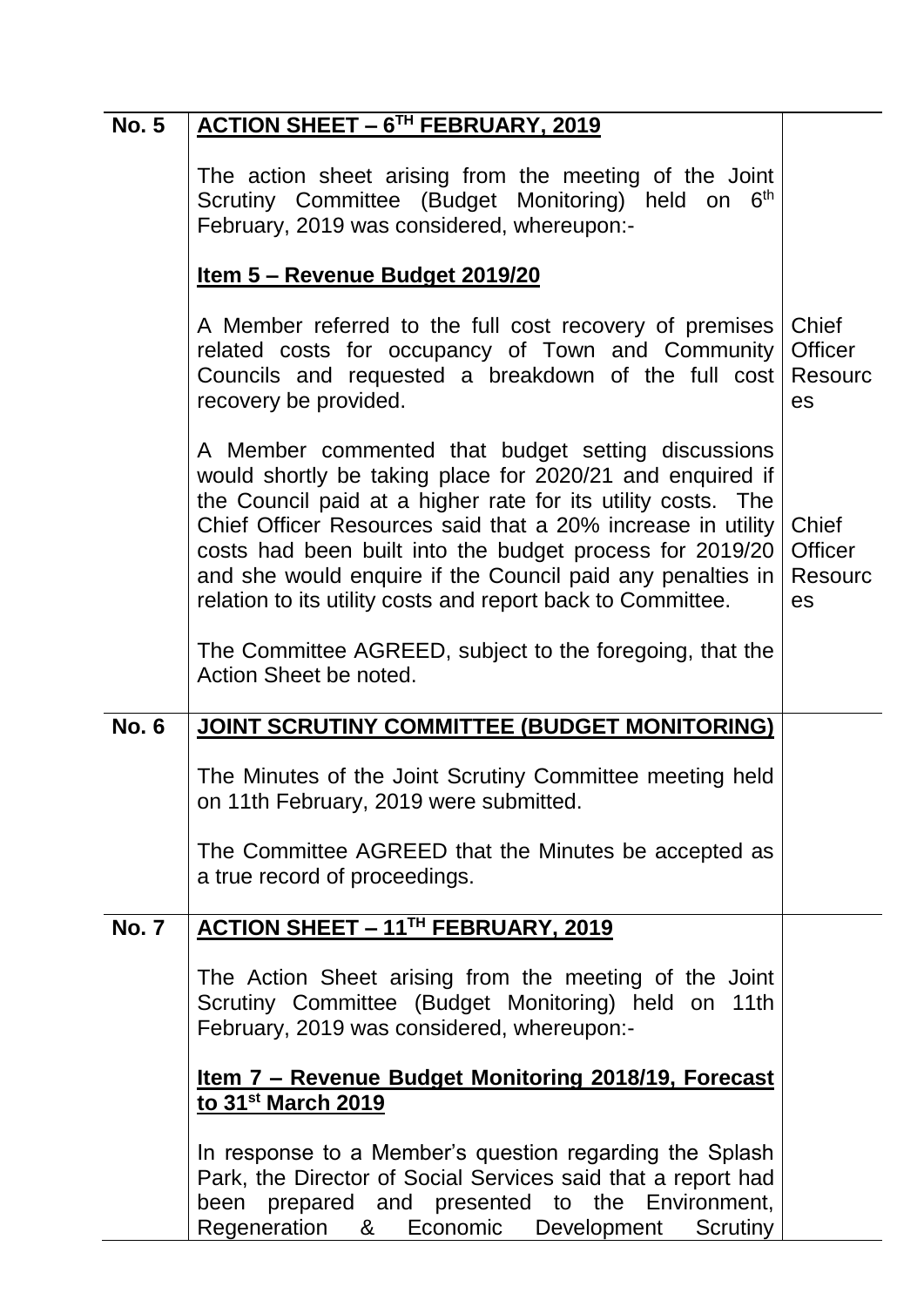|              | Committee in May that Social Services Scrutiny Committee<br>Members had been invited to attend.<br>A Member requested information regarding the 13%                                                                                                                                                                           | Head of                                    |  |  |  |  |
|--------------|-------------------------------------------------------------------------------------------------------------------------------------------------------------------------------------------------------------------------------------------------------------------------------------------------------------------------------|--------------------------------------------|--|--|--|--|
|              | increase in energy costs and Corporate Services energy<br>rebates.                                                                                                                                                                                                                                                            |                                            |  |  |  |  |
|              | The Committee AGREED, subject to the foregoing, that the<br>Action Sheet be noted.                                                                                                                                                                                                                                            |                                            |  |  |  |  |
| <b>No. 8</b> | <b>JOINT SCRUTINY COMMITTEE (BUDGET MONITORING)</b>                                                                                                                                                                                                                                                                           |                                            |  |  |  |  |
|              | The Minutes of the Joint Scrutiny Committee meeting held<br>on 12 <sup>th</sup> July, 2019 were submitted, whereupon:-                                                                                                                                                                                                        |                                            |  |  |  |  |
|              | A Member commented that at the Committee meeting he<br>had requested a breakdown of expenditure costs for public<br>toilets in each Ward and was still awaiting the information.                                                                                                                                              |                                            |  |  |  |  |
|              | The Committee AGREED, subject to the foregoing, that the<br>Minutes be accepted as a true record of proceedings.                                                                                                                                                                                                              |                                            |  |  |  |  |
| <b>No. 9</b> | <b>ACTION SHEET - 12TH JULY, 2019</b>                                                                                                                                                                                                                                                                                         |                                            |  |  |  |  |
|              | The Action Sheet arising from the meeting of the Joint<br>Scrutiny Committee (Budget Monitoring) held on 12 <sup>th</sup> July,<br>2019 was considered, whereupon:-                                                                                                                                                           |                                            |  |  |  |  |
|              | A Member enquired when an update review of the Industrial<br>Portfolio would be received. The Managing Director said<br>that this would form part of the MTFS and a report on<br>individual Service Business Reviews e.g. Industrial Portfolio<br>would be presented to the Regeneration Scrutiny<br>Committee in the Autumn. |                                            |  |  |  |  |
|              | A Member requested a further progress update on the<br>Company Shop, Tredegar. The Head of Community<br>Services said he would report back to Committee in due<br>course.                                                                                                                                                     | Head of<br>Commu<br>nity<br><b>Service</b> |  |  |  |  |
|              | The Committee AGREED, subject to the foregoing, that the<br>Action Sheet be noted.                                                                                                                                                                                                                                            | S                                          |  |  |  |  |
|              |                                                                                                                                                                                                                                                                                                                               |                                            |  |  |  |  |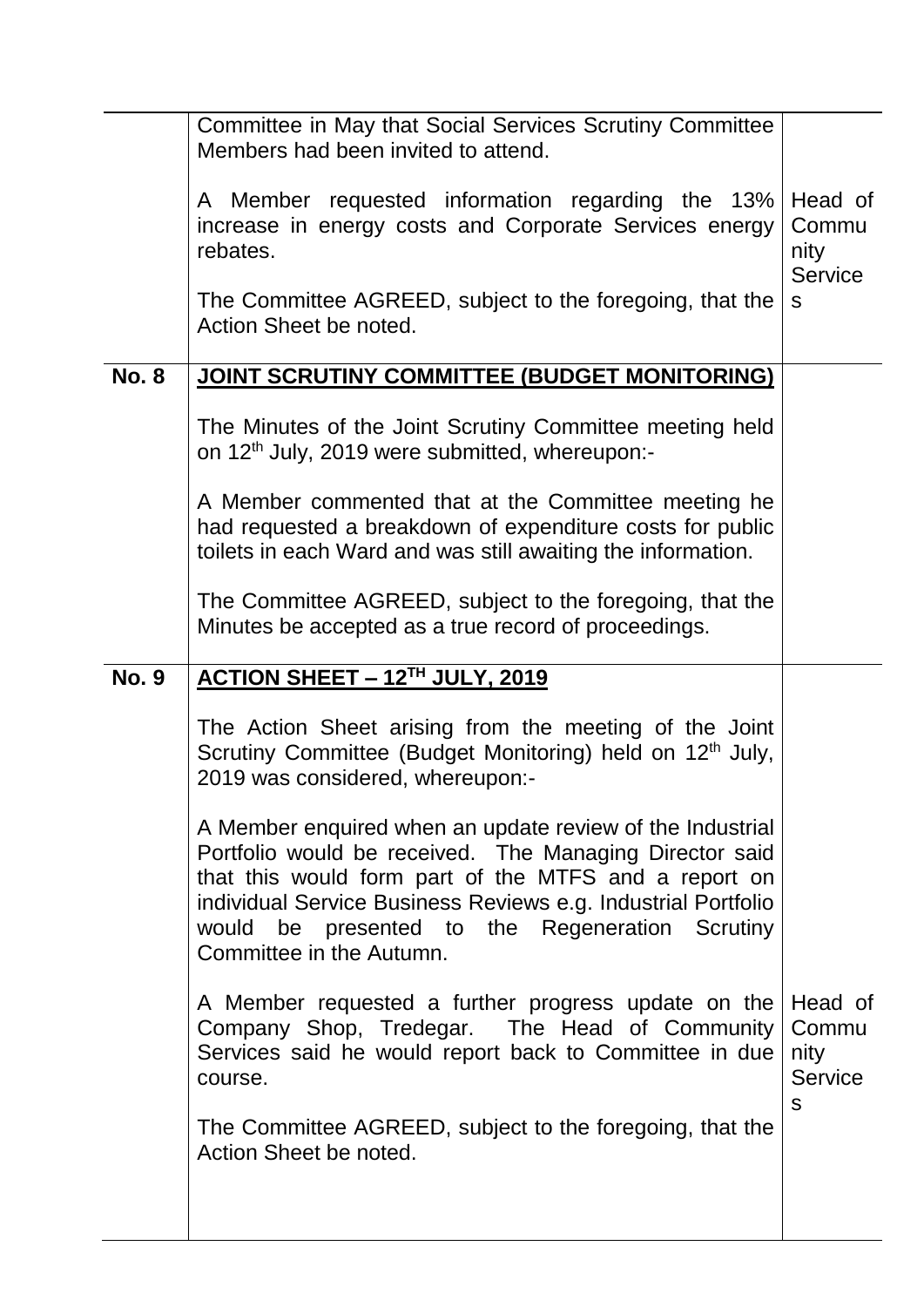### **No. 10 REVENUE BUDGET MONITORING – 2019/2020, FORECAST OUTTURN TO 31 MARCH 2020 (AS AT 30TH JUNE 2019)**

Councillors W. Hodgins and P. Edwards declared an interest in this item and remained in the meeting.

Consideration was given to the report of the Chief Officer Resources which provided the forecast financial outturn position across all portfolios for the financial year 2019/20 (as forecast at  $30<sup>th</sup>$  June, 2019) and to review the actions taken forward to move towards a balanced outturn position.

The Chief Officer Resources spoke to the report and highlighted the main points contained therein.

#### **Impact on Budget**

In response to a Member's question regarding ALT Termination costs, the Chief Officer Resources said that the forecast overspend would have been £300,000 if reserves had not been used.

### **Risk including Mitigation Actions**

A Member referred to Brexit as an organisational risk and commented on the Government's Yellowhammer Impact Assessment and enquired regarding preparations for financial planning. The Managing Director said that Yellowhammer was the worst case scenario and that an Officer Working Group was working on planning preparations and had geared up to the original March deadline. A Members Briefing session would be arranged for October to update Members and a report would be presented to Scrutiny. The Member felt that the Council may already feel the impact of Brexit by December. The Managing Director said that a risk assessment had been undertaken and if there was a radical change this would be reported to Members.

In response to a Member's enquiry regarding the Sustainable Social Services Grant, the Director of Social Services said that the grant had been received for the last 2 years but confirmation of the grant for 2020/21 would not be received until January/February 2020.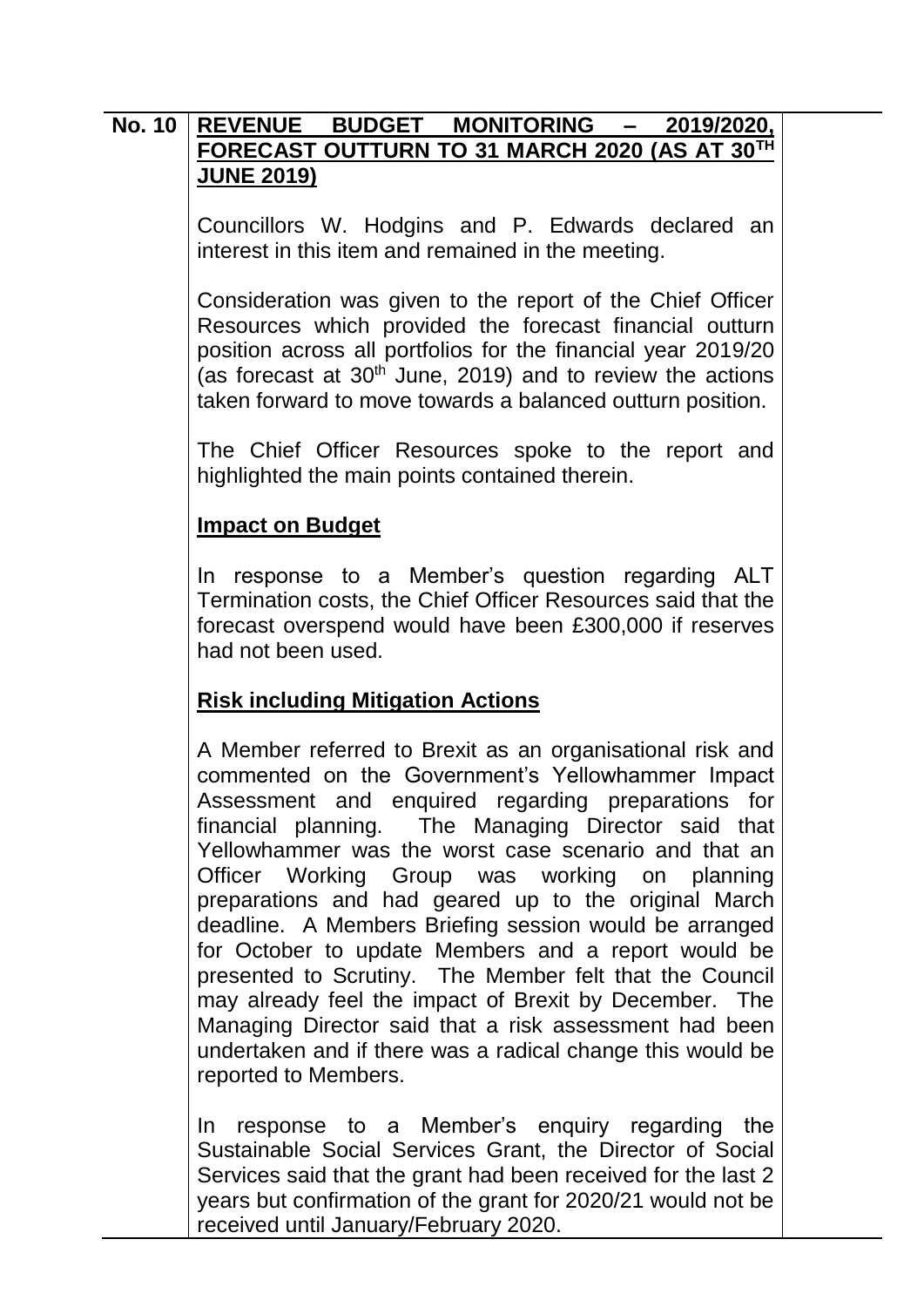# **Financial Efficiency Projects (FEP)**

A Member commented on the £50,000 increase in recycling income not being achieved due to the delayed use of the baler. The Head of Community Services said that there had been some issues regarding the baler at Silent Valley such as compacting of the aluminium cans and aerosols and training to operate the baler which had delayed its use and had resulted in a shortfall of income generated.

### **Appendix 1 - Summary of main forecast adverse variances 2019/20**

### **Environment – Cemeteries**

In response to a Member's enquiry regarding cemeteries, the Head of Community Services said that the net surplus was not enough to offset the forecast adverse variance. Costs had been reduced as much as possible, however, the income target had been difficult to achieve. The Member felt that the income targets should be reviewed.

A Member commented that it was important that cemeteries be maintained to a good standard as they were an emotive and sensitive area for residents to visit. He added that it was not always about budgets and maintenance of cemeteries should be addressed in a better manner.

Reference was made to the Task & Finish Group and the monies received from Gwent Crematorium and Members felt that this should be referred to the Community Services Committee. **Scrutiny Officer** 

The Committee AGREED this course of action.

## **Environment – Cwmcrachen Caravan Site**

A Member referred to the forecast adverse variance for Cwmcrachen Caravan Site and enquired if it was due to rents and high utility bills. **Chief Officer** Resourc es

# **Education- Home to School Transport**

A Member referred to the year on year increase in the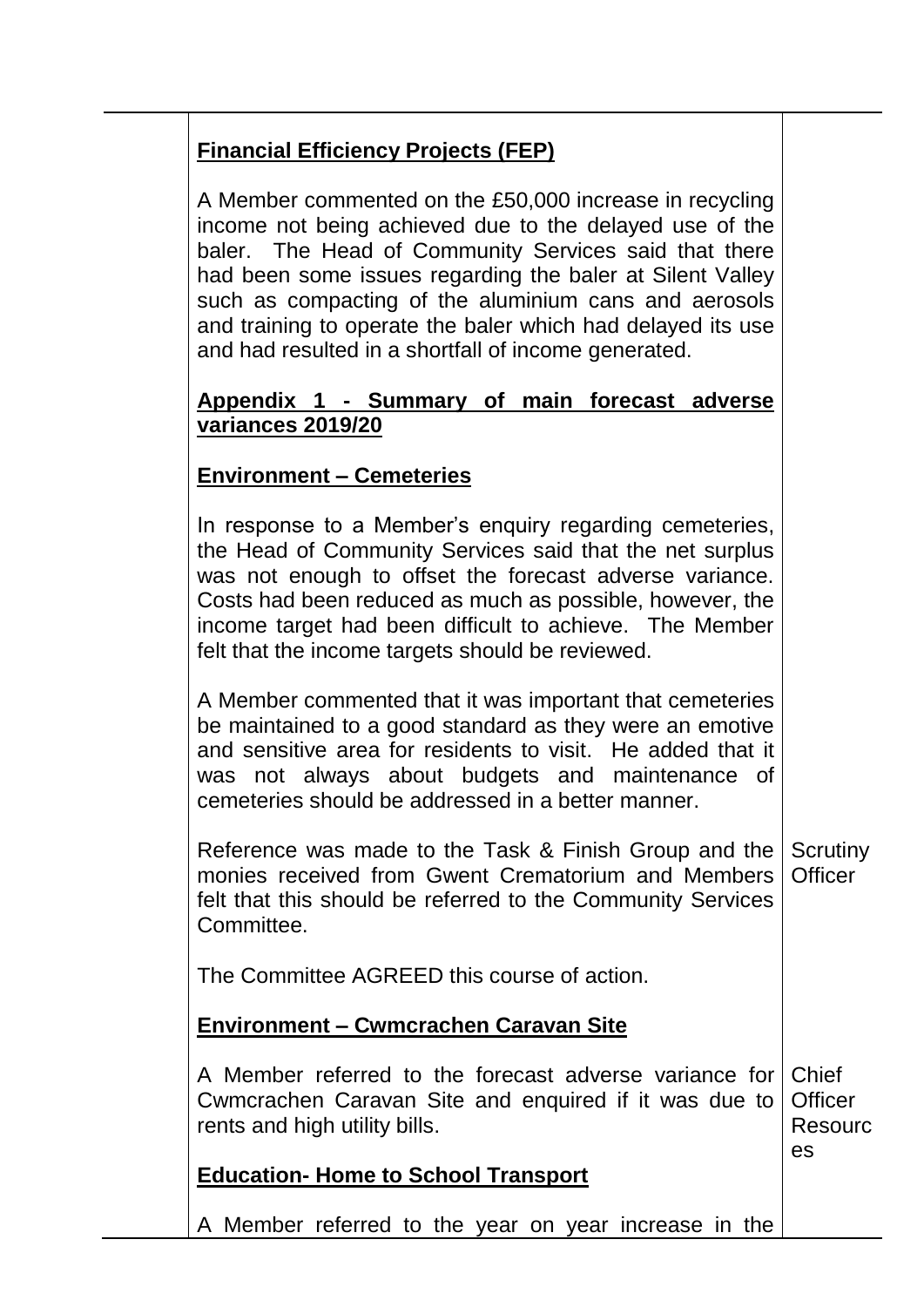Home to School Transport for special schools, the Director of Education said that it was based on need within the system, some pupils had complex needs and it was difficult to predict increases in demand for the service.

Another Member commented that the Authority received a Looked After Children grant for the Social Services Directorate and felt that one Directorate received finance which also affected another Directorate. The Director of Education clarified that costs were linked to LAC, Social Services Directorate picked up the care elements and the Education Directorate picked up the education element of the total cost.

# **Appendix 2 Transport Services - Parking Enforcement**

A Member referred to civil parking enforcement at schools and requested that Brynbach Primary School and Tredegar Comprehensive be identified as priority areas for enforcement. The Head of Community Services said that there were only two enforcement officers and their remit was to focus on the priority areas of town centres and schools. However, he would arrange for the two schools to be made a priority for officers.

Following a Member's comment regarding an SRS update on the new IT system, the Chair responded that a Members briefing session would be arranged with SRS colleagues to give a complete update on new IT systems, as agreed at a recent Corporate Overview Scrutiny Committee. It was noted that drop-in sessions had been arranged with the Chief Officer Commercial.

The Committee AGREED this course of action.

# **Appendix 4 Corporate Services – Adverse Variance**

In response to a Member's question regarding the anticipated shortfall on the Administration Subsidy grant, the Chief Officer Resources clarified that the grant was received to administer Housing Benefits and work was being undertaken to review the overpayments process to address this cost pressure.

Head of Commu nity **Service** s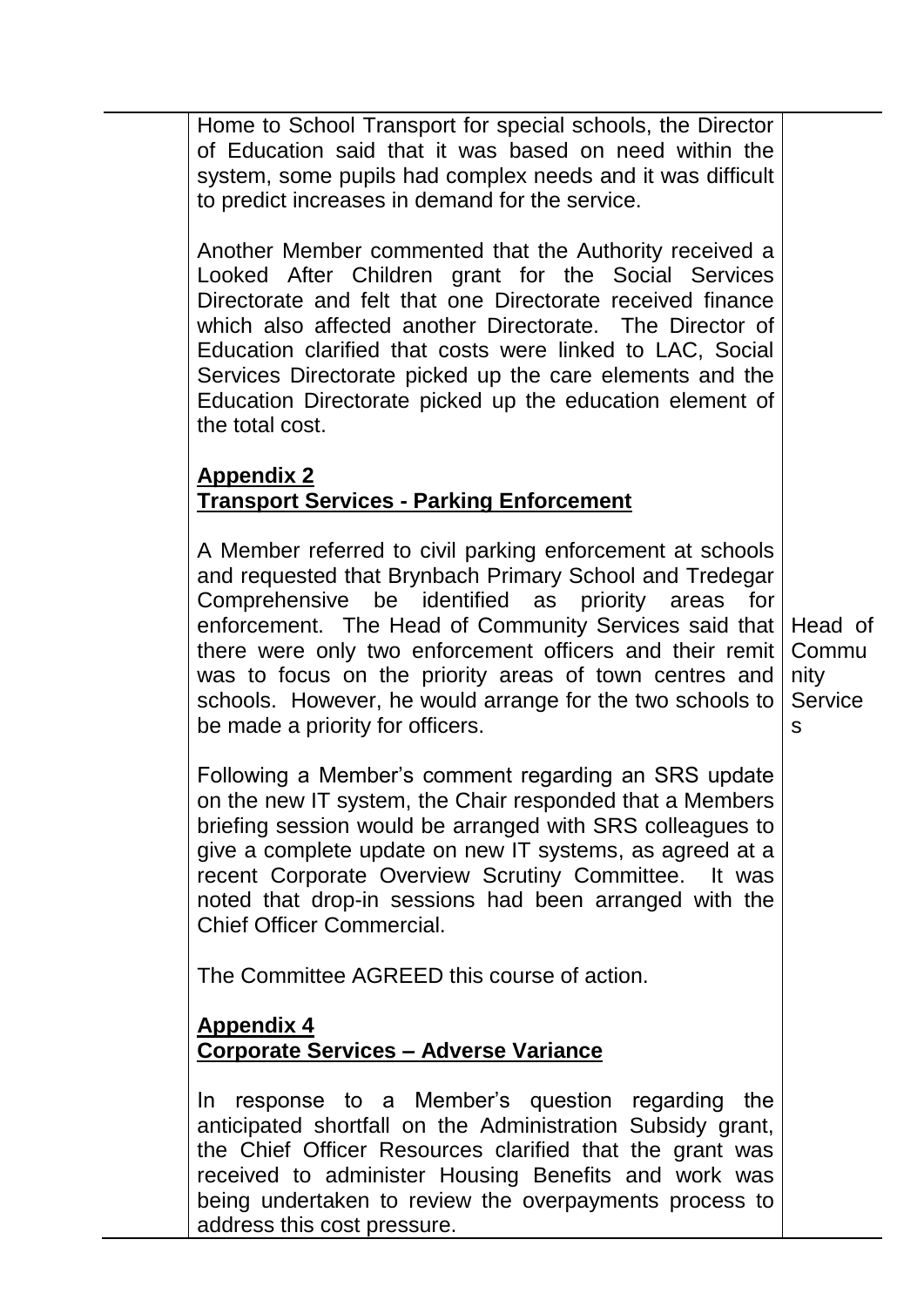With reference to the installation of dog waste bins, the Head of Community Services said that dog waste bins would continue to be installed where an absolute need had been identified. A Member felt that the deep cleans at town centres were poor value for money. A Member referred to public toilets funding and requested a breakdown of the funds provided to each of the town centres over the last 2 years. The Head of Community Services said that a reduction to the contribution paid to the organisations for running the public toilets was being considered. A one off grant had been received last year, however, internal funding was also provided through the Street Cleansing budget. A breakdown of funding for each town centre would be provided at the next appropriate **Committee** Councillor M. Cook left the meeting at this juncture. A Member commented that the original concept to use café toilets was good as the café owners had received funding for the public to use their facilities. Another Member pointed out that although the previous administration had closed public toilets, this had been under consideration since 2006, and noted that the toilets had not been re-opened. In response to a Member's question regarding the continual restructure of departments, the Managing Director clarified that this was not a continual restructure, the Senior Management Review Phase 2 (SMR2) had taken some time to put in place and the changes in the Regeneration Department referred to were in fact part of SMR2. A Member enquired regarding CCTV savings. The Managing Director confirmed that the savings had been achieved. A Member proposed to support the virements with an amendment to read: consider and 'comment upon' an action plan. Head of Commu nity **Service** s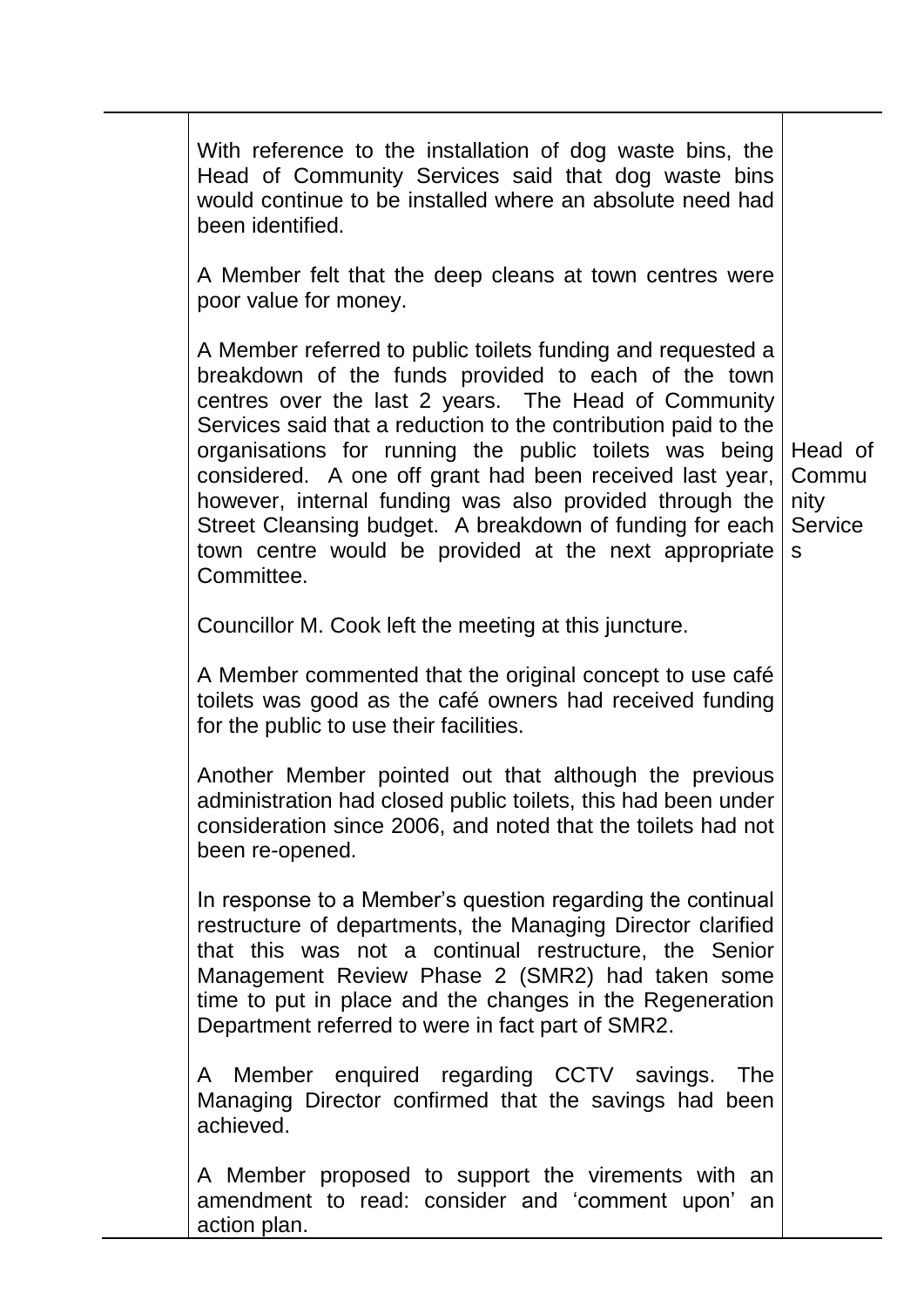|               | The Committee AGREED, subject to the foregoing, to<br>recommend that the report be accepted and endorsed<br>Option 1, namely:<br>• that Members provided appropriate challenge to the<br>financial outcomes in the report;<br>• that Members consider and 'comment upon' the<br>Action Plans attached at Appendix 4 developed to<br>address the forecast adverse variances at the end of<br>June 2019; and<br>• recommend the Executive approve the budget<br>virements attached at Appendix 5 which exceed<br>£250,000. |  |
|---------------|--------------------------------------------------------------------------------------------------------------------------------------------------------------------------------------------------------------------------------------------------------------------------------------------------------------------------------------------------------------------------------------------------------------------------------------------------------------------------------------------------------------------------|--|
| <b>No. 11</b> | CAPITAL BUDGET MONITORING - APRIL TO JUNE                                                                                                                                                                                                                                                                                                                                                                                                                                                                                |  |
|               | <b>2019 2019/2020 FINANCIAL YEAR</b>                                                                                                                                                                                                                                                                                                                                                                                                                                                                                     |  |
|               | Consideration was given to the report of the Chief Officer<br>Resources which provided an overview of each Portfolio's<br>forecast capital expenditure against funding approvals for<br>the 2019/20 financial year, as at 30th June, 2019.                                                                                                                                                                                                                                                                               |  |
|               | The Chief Officer Resources spoke to the report and<br>highlighted the main points contained therein.                                                                                                                                                                                                                                                                                                                                                                                                                    |  |
|               | A Member referred to the acquisition of Cwm Draw Units 1-<br>6. The Chief Officer Resources said that the purchase had<br>now been completed with a small budget remaining.                                                                                                                                                                                                                                                                                                                                              |  |
|               | The Committee AGREED to recommend that the report be<br>accepted and endorsed Option 1, namely:                                                                                                                                                                                                                                                                                                                                                                                                                          |  |
|               | Scrutiny<br>Members continue<br>that<br>provide<br>to<br>appropriate challenge to the financial outcomes in the<br>report;<br>• Continue to support appropriate financial control<br>procedures agreed by Council;<br>• the budgetary control and monitoring procedures in<br>place within the Capital Team, to safeguard Authority<br>funding be noted.                                                                                                                                                                 |  |
|               |                                                                                                                                                                                                                                                                                                                                                                                                                                                                                                                          |  |